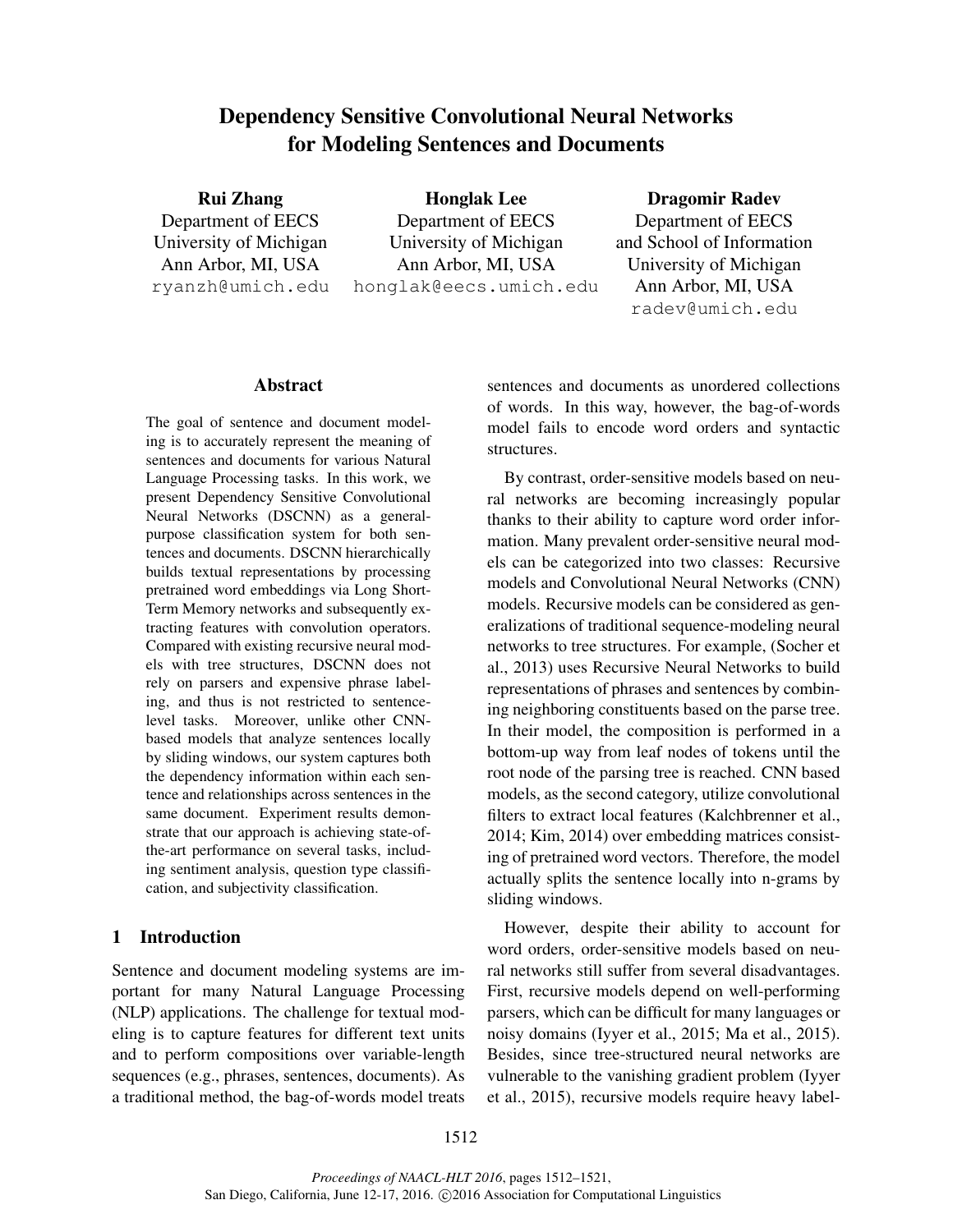ing on phrases to add supervisions on internal nodes. Furthermore, parsing is restricted to sentences and it is unclear how to model paragraphs and documents using recursive neural networks. In CNN models, convolutional operators process word vectors sequentially using small windows. Thus sentences are essentially treated as a bag of n-grams, and the long dependency information spanning sliding windows is lost.

These observations motivate us to construct a textual modeling architecture that captures long-term dependencies without relying on parsing for both sentence and document inputs. Specifically, we propose Dependency Sensitive Convolutional Neural Networks (DSCNN), an end-to-end classification system that hierarchically builds textual representations with only root-level labels.

DSCNN consists of a convolutional layer built on top of Long Short-Term Memory (LSTM) networks. DSCNN takes slightly different forms depending on its input. For a single sentence (Figure 1), the LSTM network processes the sequence of word embeddings to capture long-distance dependencies within the sentence. The hidden states of the LSTM are extracted to form the low-level representation, and a convolutional layer with variable-size filters and max-pooling operators follows to extract task-specific features for classification purposes. As for document modeling (Figure 2), DSCNN first applies independent LSTM networks to each subsentence. Then a second LSTM layer is added between the first LSTM layer and the convolutional layer to encode the dependency across different sentences.

We evaluate DSCNN on several sentence-level and document-level tasks including sentiment analysis, question type classification, and subjectivity classification. Experimental results demonstrate the effectiveness of our approach comparable with the state-of-the-art. In particular, our method achieves highest accuracies on MR sentiment analysis (Pang and Lee, 2005), TREC question classification (Li and Roth, 2002), and subjectivity classification task SUBJ (Pang and Lee, 2004) compared with several competitive baselines.

The remaining part of this paper is the following. Section 2 discusses related work. Section 3 presents the background including LSTM networks and convolution operators. We then describe our architectures for sentence modeling and document modeling in Section 4, and report experimental results in Section 5.

# 2 Related Work

The success of deep learning architectures for NLP is first based on the progress in learning distributed word representations in semantic vector space (Bengio et al., 2003; Mikolov et al., 2013; Pennington et al., 2014), where each word is modeled with a realvalued vector called a word embedding. In this formulation, instead of using one-hot vectors by indexing words into a vocabulary, word embeddings are learned by projecting words onto a low dimensional and dense vector space that encodes both semantic and syntactic features of words.

Given word embeddings, different models have been proposed to learn the composition of words to build up phrase and sentence representations. Most methods fall into three types: unordered models, sequence models, and Convolutional Neural Networks models.

In unordered models, textual representations are independent of the word order. Specifically, ignoring the token order in the phrase and sentence, the bag-of-words model produces the representation by averaging the constituting word embeddings (Landauer and Dumais, 1997). Besides, a neural-bagof-words model described in (Kalchbrenner et al., 2014) adds an additional hidden layer on top of the averaged word embeddings before the softmax layer for classification purposes.

In contrast, sequence models, such as standard Recurrent Neural Networks (RNN) and Long Short-Term Memory networks, construct phrase and sentence representations in an order-sensitive way. For example, thanks to its ability to capture longdistance dependencies, LSTM has re-emerged as a popular choice for many sequence-modeling tasks, including machine translation (Bahdanau et al., 2014), image caption generation (Vinyals et al., 2014), and natural language generation (Wen et al., 2015). Besides, RNN and LSTM can be both converted to tree-structured networks by using parsing information. For example, (Socher et al., 2013) applied Recursive Neural Networks as a variant of the standard RNN structured by syntactic trees to the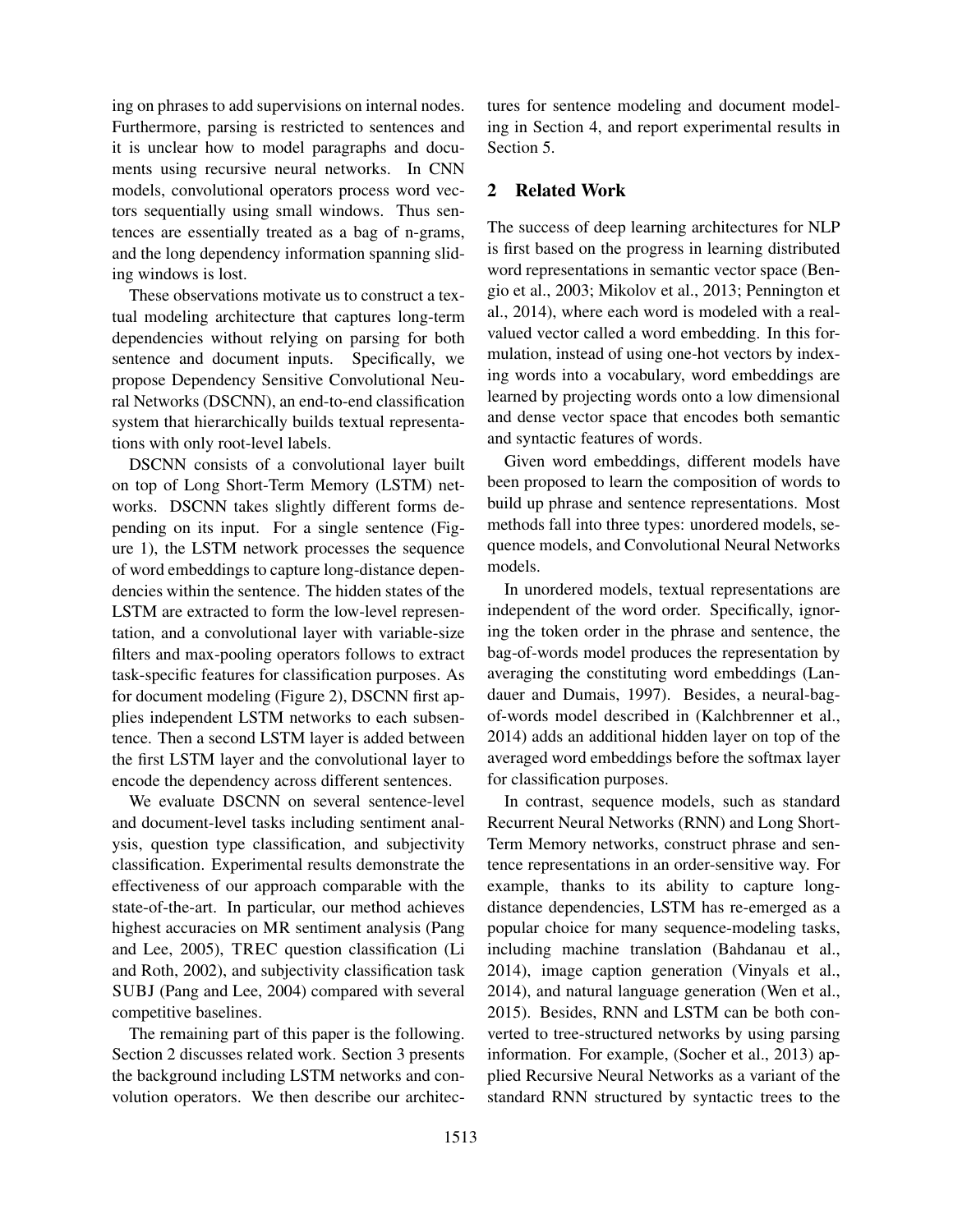sentiment analysis task. (Tai et al., 2015) also generalizes LSTM to Tree-LSTM where each LSTM unit combines information from its children units.

Recently, CNN-based models have demonstrated remarkable performances on sentence modeling and classification tasks. Leveraging convolution operators, these models can extract features from variablelength phrases corresponding to different filters. For example, DCNN in (Kalchbrenner et al., 2014) constructs hierarchical features of sentences by onedimensional convolution and dynamic k-max pooling. (Yin and Schütze, 2015) further utilizes multichannel embeddings and unsupervised pretraining to improve classification results.

## 3 Preliminaries

In this section, we describe two building blocks for our system. We first discuss Long Short-Term Memory as a powerful network for modeling sequence data, and then formulate convolution and max-overtime pooling operators for the feature extraction over sequence inputs.

#### 3.1 Long Short-Term Memory

Recurrent Neural Network (RNN) is a class of models to process arbitrary-length input sequences by recursively constructing hidden state vectors  $\mathbf{h}_t$ . At each time step  $t$ , the hidden state  $\mathbf{h}_t$  is an affine function of the input vector  $x_t$  at time t and its previous hidden state  $h_{t-1}$ , followed by a non-linearity such as the hyperbolic tangent function:

$$
\mathbf{h}_t = \tanh(\mathbf{W}\mathbf{x}_t + \mathbf{U}\mathbf{h}_{t-1} + b) \tag{1}
$$

where  $W$ ,  $U$  and  $b$  are parameters of the model.

However, traditional RNN suffers from the exploding or vanishing gradient problems, where the gradient vectors can grow or decay exponentially as they propagate to earlier time steps. This problem makes it difficult to train RNN to capture longdistance dependencies in a sequence (Bengio et al., 1994; Hochreiter, 1998).

To address this problem of capturing long-term relations, Long Short-Term Memory (LSTM) networks, proposed by (Hochreiter and Schmidhuber, 1997) introduce a vector of memory cells and a set of gates to control how the information flows through the network. We thus have the input gate  $\mathbf{i}_t$ , the forget gate  $f_t$ , the output gate  $o_t$ , the memory cell  $c_t$ ,

the input at the current step t as  $x_t$ , and the hidden state  $h_t$ , which are all in  $\mathbb{R}^d$ . Denote the sigmoid function as  $\sigma$ , and the element-wise multiplication as  $\odot$ . At each time step t, the LSTM unit manipulates a collection of vectors described by the following equations:

$$
\mathbf{i}_{t} = \sigma \left( \mathbf{W}^{(i)} \mathbf{x}_{t} + \mathbf{U}^{(i)} \mathbf{h}_{t-1} + b^{(i)} \right)
$$
\n
$$
\mathbf{f}_{t} = \sigma \left( \mathbf{W}^{(f)} \mathbf{x}_{t} + \mathbf{U}^{(f)} \mathbf{h}_{t-1} + b^{(f)} \right)
$$
\n
$$
\mathbf{o}_{t} = \sigma \left( \mathbf{W}^{(o)} \mathbf{x}_{t} + \mathbf{U}^{(o)} \mathbf{h}_{t-1} + b^{(o)} \right)
$$
\n
$$
\mathbf{u}_{t} = \tanh \left( \mathbf{W}^{(u)} \mathbf{x}_{t} + \mathbf{U}^{(u)} \mathbf{h}_{t-1} + b^{(u)} \right)
$$
\n
$$
\mathbf{c}_{t} = \mathbf{i}_{t} \odot \mathbf{u}_{t} + \mathbf{f}_{t} \odot \mathbf{c}_{t-1}
$$
\n
$$
\mathbf{h}_{t} = \mathbf{o}_{t} \odot \tanh(\mathbf{c}_{t})
$$

Note that the gates  $\mathbf{i}_t$ ,  $\mathbf{f}_t$ ,  $\mathbf{o}_t \in [0,1]^d$  and they control at time step  $t$  how the input is updated, how much the previous memory cell is forgotten, and the exposure of the memory to form the hidden state vector respectively.

#### 3.2 Convolution and Max-over-time Pooling

Convolution operators have been extensively used in object recognition (LeCun et al., 1998), phoneme recognition (Waibel et al., 1989), sentence modeling and classification (Kalchbrenner et al., 2014; Kim, 2014), and other traditional NLP tasks (Collobert and Weston, 2008). Given an input sentence of length s:  $[w_1, w_2, ..., w_s]$ , convolution operators apply a number of filters to extract local features of the sentence.

In this work, we employ one-dimensional wide convolution described in (Kalchbrenner et al., 2014). Let  $\mathbf{h}_t \in \mathbb{R}^d$  denote the representation of  $w_t$ , and  $\mathbf{F} \in \mathbb{R}^{d \times l}$  be a filter where l is the window size. One-dimensional wide convolution computes the feature map c of length  $(s + l - 1)$ 

$$
\mathbf{c} = [c_1, c_2, ..., c_{s+l-1}] \tag{3}
$$

for the input sentence.

Specifically, in wide convolution, we stack  $\mathbf{h}_t$  column by column, and add  $(l-1)$  zero vectors to both ends of the sentence respectively. This formulates an input feature map  $\mathbf{X} \in \mathbb{R}^{d \times (s+2l-2)}$ . Thereafter, one-dimensional convolution applies the filter F to each set of consecutive  $l$  columns in  $X$  to produce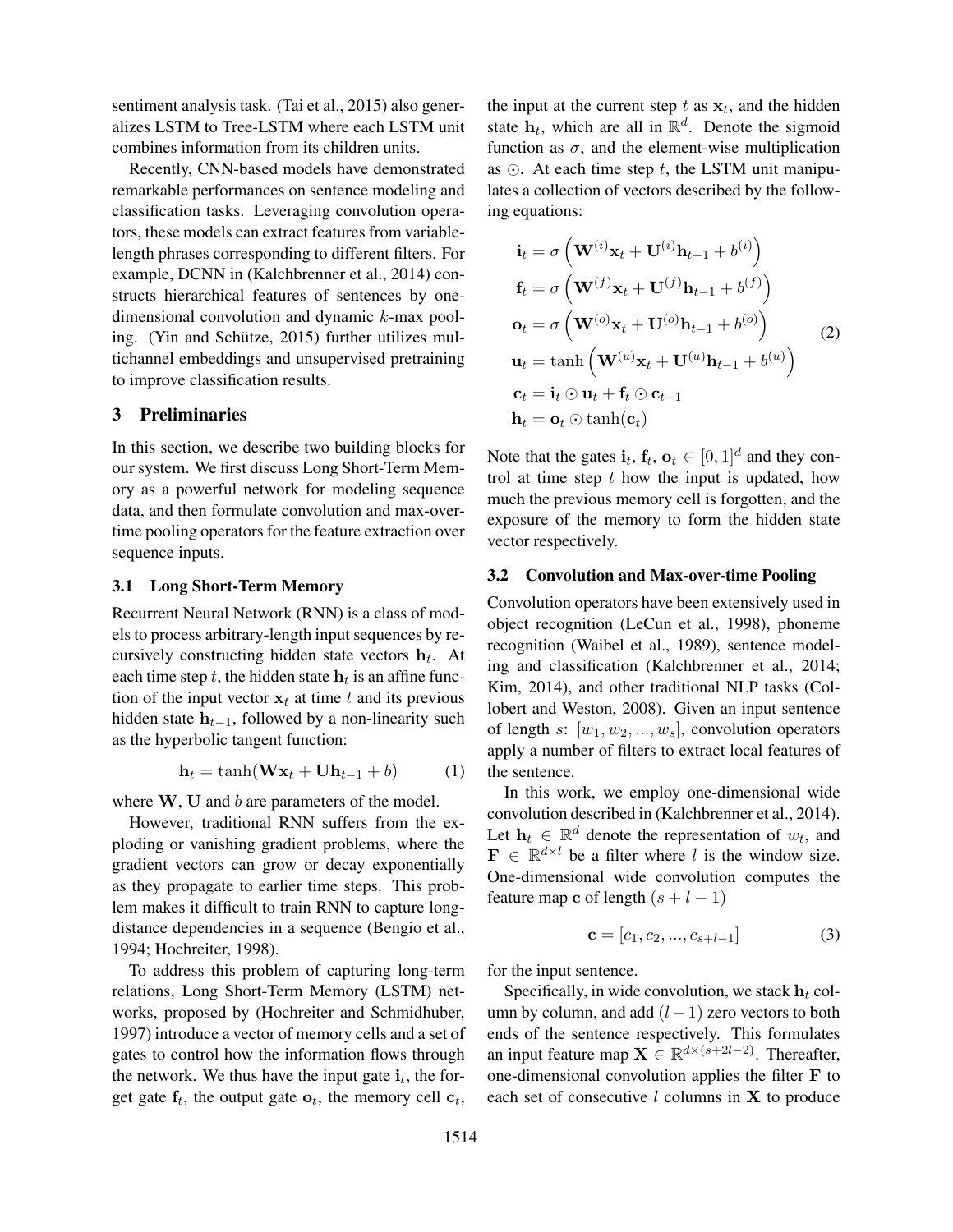$(s - l - 1)$  activations. The k-th activation is produced by

$$
\mathbf{c}_k = f\left(b + \sum_{i,j} \left(\mathbf{F} \odot \mathbf{X}_{k:k+l-1}\right)_{i,j}\right) \tag{4}
$$

where  $\mathbf{X}_{k:k+l-1} \in \mathbb{R}^{d \times l}$  is the k-th sliding window in  $X$ , and b is the bias term.  $\odot$  performs elementwise multiplications and  $f$  is an nonlinear function such as Rectified Linear Units (ReLU) or the hyperbolic tangent.

Then, the max-over-time pooling selects the maximum value in the feature map

$$
c_{\mathbf{F}} = \max(\mathbf{c}) \tag{5}
$$

as the feature corresponding to the filter F.

In practice, we apply many filters with different window sizes  $l$  to capture features encoded in  $l$ length windows of the input.

# 4 Model Architectures

Convolutional Neural Networks have demonstrated state-of-the-art performances in sentence modeling and classification. Despite the fact that CNN is an order-sensitive model, traditional convolution operators extract local features from each possible window of words through filters with predefined sizes. Therefore, sentences are effectively processed like a bag of n-grams, and long-distance dependencies can be only captured if we have long enough filters.

To capture long-distance dependencies, much recent effort has been dedicated to building treestructured models from the syntactic parsing information. However, we observe that these methods suffer from three problems. First, they require an external parser and are vulnerable to parsing errors (Iyyer et al., 2015). Besides, tree-structured models need heavy supervisions to overcome vanishing gradient problems. For example, in (Socher et al., 2013), input sentences are labeled for each subphrase, and softmax layers are applied at each internal node. Finally, tree-structured models are restricted to sentence level, and cannot be generalized to model documents.

In this work, we propose a novel architecture to address these three problems. Our model hierarchically builds text representations from input words without parsing information. Only labels at the root level are required at the top softmax layer, so there is no need for labeling subphrases in the text. The system is not restricted to sentence-level inputs: the architecture can be restructured based on the sentence tokenization for modeling documents.

#### 4.1 Sentence Modeling



Figure 1: An example for sentence modeling. The bottom LSTM layer processes the input sentence and feed-forwards hidden state vectors at each time step. The one-dimensional wide convolution layer and the max-over-time pooling operation extract features from the LSTM output. For brevity, only one version of word embedding is illustrated in this figure.

Let the input of our model be a sentence of length s:  $[w_1, w_2, ..., w_s]$ , and c be the total number of word embedding versions. Different versions come from pre-trained word vectors such as word2vec (Mikolov et al., 2013) and GloVe (Pennington et al., 2014).

The first layer of our model consists of LSTM networks processing multiple versions of word embedding. For each version of word embedding, we construct an LSTM network where the input  $\mathbf{x}_t \in \mathbb{R}^d$  is the *d*-dimensional word embedding vector for  $w_t$ . As described in the previous section, the LSTM layer will produce a hidden state representation  $\mathbf{h}_t \in \mathbb{R}^d$  at each time step. We collect hidden state representations as the output of LSTM layers:

$$
\mathbf{h}^{(i)} = [\mathbf{h}_1^{(i)}, \mathbf{h}_2^{(i)}, ..., \mathbf{h}_t^{(i)}, ..., \mathbf{h}_s^{(i)}]
$$
(6)

for  $i = 1, 2, ..., c$ .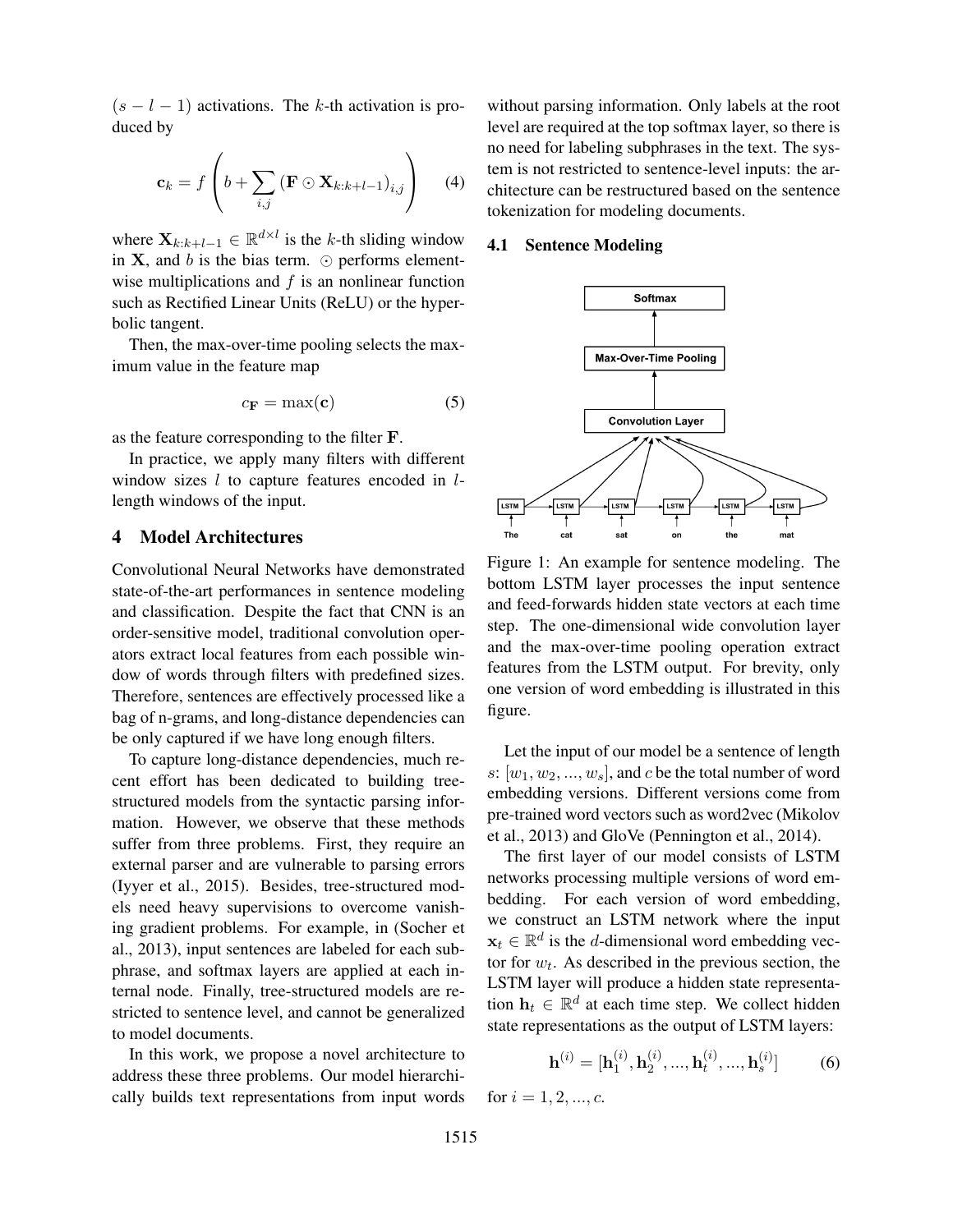A convolution neural network follows as the second layer. To deal with multiple word embeddings, we use filter  $\mathbf{F} \in \mathbb{R}^{c \times d \times l}$ , where l is the window size. Each hidden state sequence  $h^{(i)}$  produced by the  $i$ -th version of word embeddings forms one channel of the feature map. These feature maps are stacked as *c*-channel feature maps  $X \in$  $\mathbb{R}^{c \times d \times (s+2(l-1))}$ .

Similar to the single channel case, activations are computed as a slight modification of equation 4:

$$
\mathbf{c}_k = f\left(b + \sum_{i,j,r} (\mathbf{F} \odot \mathbf{X}_{k:k+l-1})_{i,j,r}\right) \quad (7)
$$

A max-over-time pooling layer is then added on top of the convolution neural network. Finally, the pooled features are used in a softmax layer for classification. A sentence modeling example is illustrated in Figure 1.

#### 4.2 Document Modeling



Figure 2: A schematic for document modeling hierarchy, which can be viewed as a variant of the one for sentence modeling. Independent LSTM networks process subsentences separated by punctuation. Hidden states of LSTM networks are averaged as the sentence representations, from which the high-level LSTM layer creates the joint meaning of sentences.

Our model is not restricted to sentences; it can be restructured to model documents. The intuition comes from the fact that as the composition of words builds up the semantic meaning for sentences, the composition of sentences establishes the semantic meaning for documents (Li et al., 2015).

Now suppose that the input of our model is a document consisting of n subsentences:  $[s_1, s_2, ..., s_n]$ . Subsentences can be obtained by splitting the document using punctuation (comma, period, question mark, and exclamation point) as delimiters.

We employ independent LSTM networks for each subsentence in the same way as the first layer of the sentence modeling architecture. For each subsentence we feed-forward the hidden states of the corresponding LSTM network to the average pooling layer. Take the first sentence of the document as an example,

$$
\mathbf{h}_{s1}^{(i)} = \frac{1}{\text{len}(s1)} \sum_{j=1}^{\text{len}(s1)} \mathbf{h}_{s1,j}^{(i)} \tag{8}
$$

where  $h_{s1,j}^{(i)}$  is the hidden state of the first sentence at time step j, and len(s1) denotes the length of the first sentence. In this way, after the averaging pooling layers, we have a representation sequence consisting of averaged hidden states for subsentences,

$$
\mathbf{h}^{(i)} = [\mathbf{h}_{s1}^{(i)}, \mathbf{h}_{s2}^{(i)}, ..., \mathbf{h}_{sn}^{(i)}]
$$
(9)

for  $i = 1, 2, ..., c$ .

Thereafter, a high-level LSTM network comes into play to capture the joint meaning created by the sentences.

Similar as sentence modeling, a convolutional layer is placed on top of the high-level LSTM for feature extraction. Finally, a max-over-time pooling layer and a softmax layer follow to pool features and perform the classification task. Figure 2 gives the schematic for the hierarchy.

#### 5 Experiments

## 5.1 Datasets

Movie Review Data (MR) proposed by (Pang and Lee, 2005) is a dataset for sentiment analysis of movie reviews. The dataset consists of 5,331 positive and 5,331 negative reviews, mostly in one sentence. We follow the practice of using 10-fold cross validation to report results.

Stanford Sentiment Treebank (SST) is another popular sentiment classification dataset introduced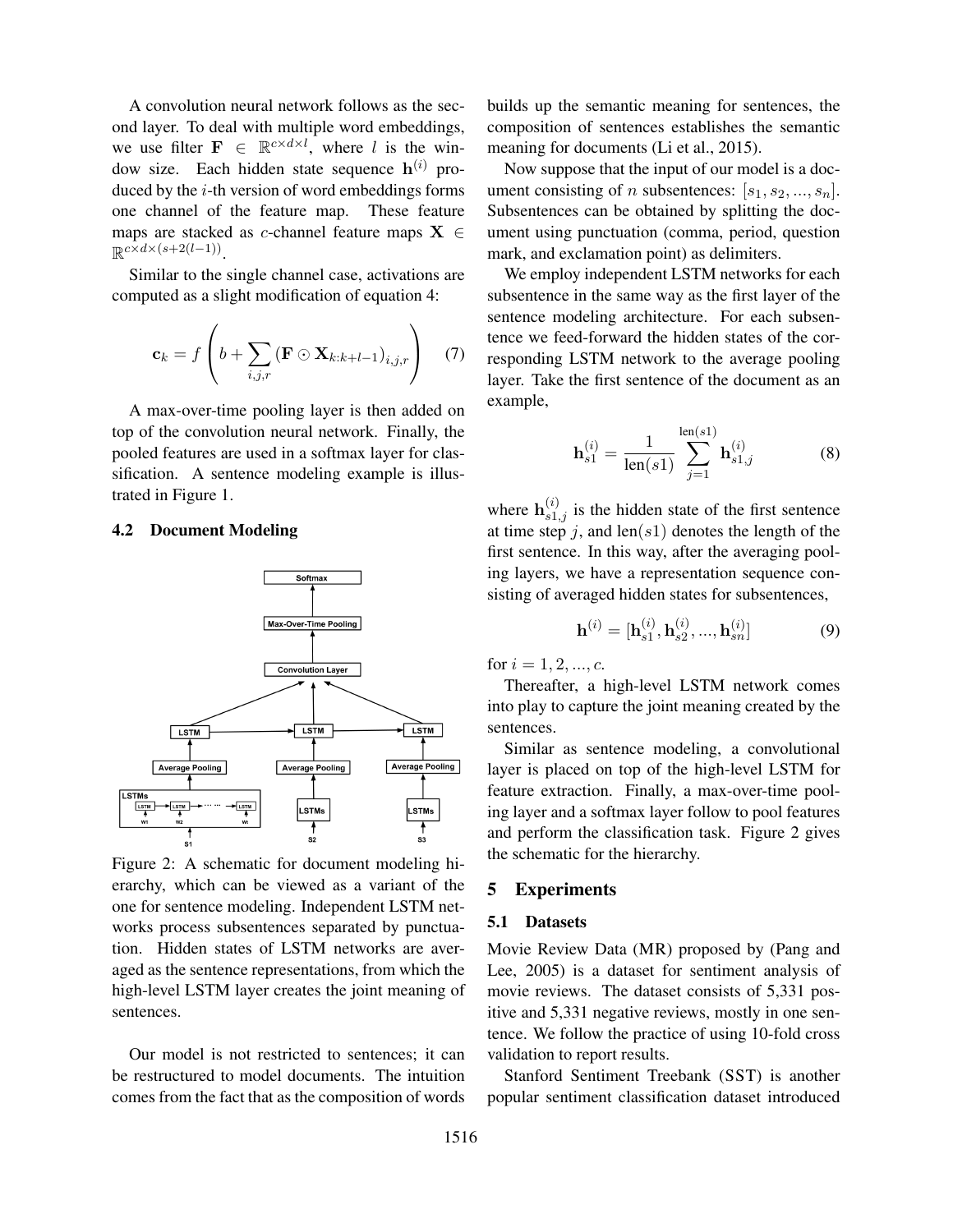| Method                                      | <b>MR</b> | SST-2                    | SST-5 | <b>TREC</b>              | <b>SUBJ</b>                   | <b>IMDB</b>                   |
|---------------------------------------------|-----------|--------------------------|-------|--------------------------|-------------------------------|-------------------------------|
| SVM (Socher et al., 2013)                   |           | 79.4                     | 40.7  | $\overline{\phantom{0}}$ |                               |                               |
| NB (Socher et al., 2013)                    |           | 81.8                     | 41.0  |                          |                               |                               |
| NBSVM-bi (Wang and Manning, 2012)           | 79.4      |                          |       |                          | 93.2                          | 91.2                          |
| $\text{SVM}_S$ (Silva et al., 2011)         |           |                          |       | 95.0                     |                               |                               |
| Standard-RNN (Socher et al., 2013)          |           | 82.4                     | 43.2  |                          | $\overbrace{\phantom{aaaaa}}$ | $\overbrace{\phantom{aaaaa}}$ |
| MV-RNN (Socher et al., 2012)                | 79.0      | 82.9                     | 44.4  |                          |                               |                               |
| RNTN (Socher et al., 2013)                  |           | 85.4                     | 45.7  |                          |                               |                               |
| DRNN (Irsoy and Cardie, 2014)               |           | 86.6                     | 49.8  |                          |                               |                               |
| Standard-LSTM (Tai et al., 2015)            |           | 86.7                     | 45.8  |                          |                               | $\overline{\phantom{0}}$      |
| bi-LSTM (Tai et al., $2015$ )               |           | 86.8                     | 49.1  |                          |                               |                               |
| Tree-LSTM (Tai et al., 2015)                |           | 88.0                     | 51.0  |                          |                               |                               |
| SA-LSTM (Dai and Le, 2015)                  | 80.7      |                          |       |                          |                               | 92.8                          |
| DCNN (Kalchbrenner et al., 2014)            |           | 86.8                     | 48.5  | 93.0                     | $\overline{\phantom{0}}$      |                               |
| CNN-MC (Kim, 2014)                          | 81.1      | 88.1                     | 47.4  | 92.2                     | 93.2                          | $\overline{\phantom{0}}$      |
| MVCNN (Yin and Schütze, 2015)               |           | 89.4                     | 49.6  |                          | 93.9                          |                               |
| Dep-CNN (Ma et al., 2015)                   | 81.9      | $\overline{\phantom{0}}$ | 49.5  | 95.4                     | $\overbrace{\phantom{aaaaa}}$ | $\overline{\phantom{0}}$      |
| Neural-BoW (Kalchbrenner et al., 2014)      |           | 80.5                     | 42.4  | 88.2                     | $\overbrace{\phantom{aaaaa}}$ |                               |
| DAN (Iyyer et al., 2015)                    | 80.3      | 86.3                     | 47.7  |                          |                               | 89.4                          |
| Paragraph-Vector (Le and Mikolov, 2014)     |           | 87.8                     | 48.7  |                          |                               | 92.6                          |
| WRRBM+BoW(bnc) (Dahl et al., 2012)          |           |                          |       |                          |                               | 89.2                          |
| Full+Unlabeled+BoW(bnc) (Maas et al., 2011) |           |                          |       |                          | 88.2                          | 88.9                          |
| <b>DSCNN</b>                                | 81.5      | 89.1                     | 49.7  | 95.4                     | 93.2                          | 90.2                          |
| <b>DSCNN-Pretrain</b>                       | 82.2      | 88.7                     | 50.6  | 95.6                     | 93.9                          | 90.7                          |

Table 1: Experiment results of DSCNN compared with other models. Performance is measured in accuracy (%). Models are categorized into five classes. The first block is baseline methods including SVM and Naive Bayes and their variations. The second is the class of Recursive Neural Networks models. Constituent parsers and phrase-level supervision are needed. The third category is LSTMs. CNN models are fourth block, and the last category is a collection of other models achieving state-of-the-art results. SVM: Support Vector Machines with unigram features (Socher et al., 2013) NB: Naive Bayes with unigram features(Socher et al., 2013) NBSVM-bi: Naive Bayes SVM and Multinomial Naive Bayes with bigrams (Wang and Manning,  $2012$ ) SVM $\mathrm{s}$ : SVM with features including uni-bi-trigrams, POS, parser, and 60 hand-coded rules (Silva et al., 2011) Standard-RNN: Standard Recursive Neural Network (Socher et al., 2013) MV-RNN: Matrix-Vector Recursive Neural Network (Socher et al., 2012) RNTN:Recursive Neural Tensor Network (Socher et al., 2013) DRNN: Deep Recursive Neural Network (Irsoy and Cardie, 2014) Standard-LSTM: Standard Long Short-Term Memory Network (Tai et al., 2015) bi-LSTM: Bidirectional LSTM (Tai et al., 2015) Tree-LSTM: Tree-Structured LSTM (Tai et al., 2015) SA-LSTM: Sequence Autoencoder LSTM (Dai and Le, 2015). For fair comparison, we report the result on MR trained without unlabeled data from IMDB or Amazon reviews. DCNN: Dynamic Convolutional Neural Network with k-max pooling (Kalchbrenner et al., 2014) CNN-MC: Convolutional Neural Network with static pretrained and fine-tuned pretrained word-embeddings (Kim, 2014) MVCNN: Multichannel Variable-Size Convolution Neural Network (Yin and Schütze, 2015) Dep-CNN: Dependency-based Convolutional Neural Network (Ma et al., 2015). Dependency parser is required. The result is for the combined model ancestor+sibling+sequential. Neural-BoW : Neural Bag-of-Words Models (Kalchbrenner et al., 2014) DAN: Deep Averaging Network (Iyyer et al., 2015) Paragraph-Vector: Logistic Regression on Paragraph-Vector (Le and Mikolov, 2014) WRRBM+BoW(bnc): word representation Restricted Boltzmann Machine combined with bag-of-words features (Dahl et al., 2012) Full+Unlabeled+BoW(bnc):word vector based model capturing both semantic and sentiment, trained on unlabeled examples, and with bag-of-words features concatenated (Maas et al., 2011)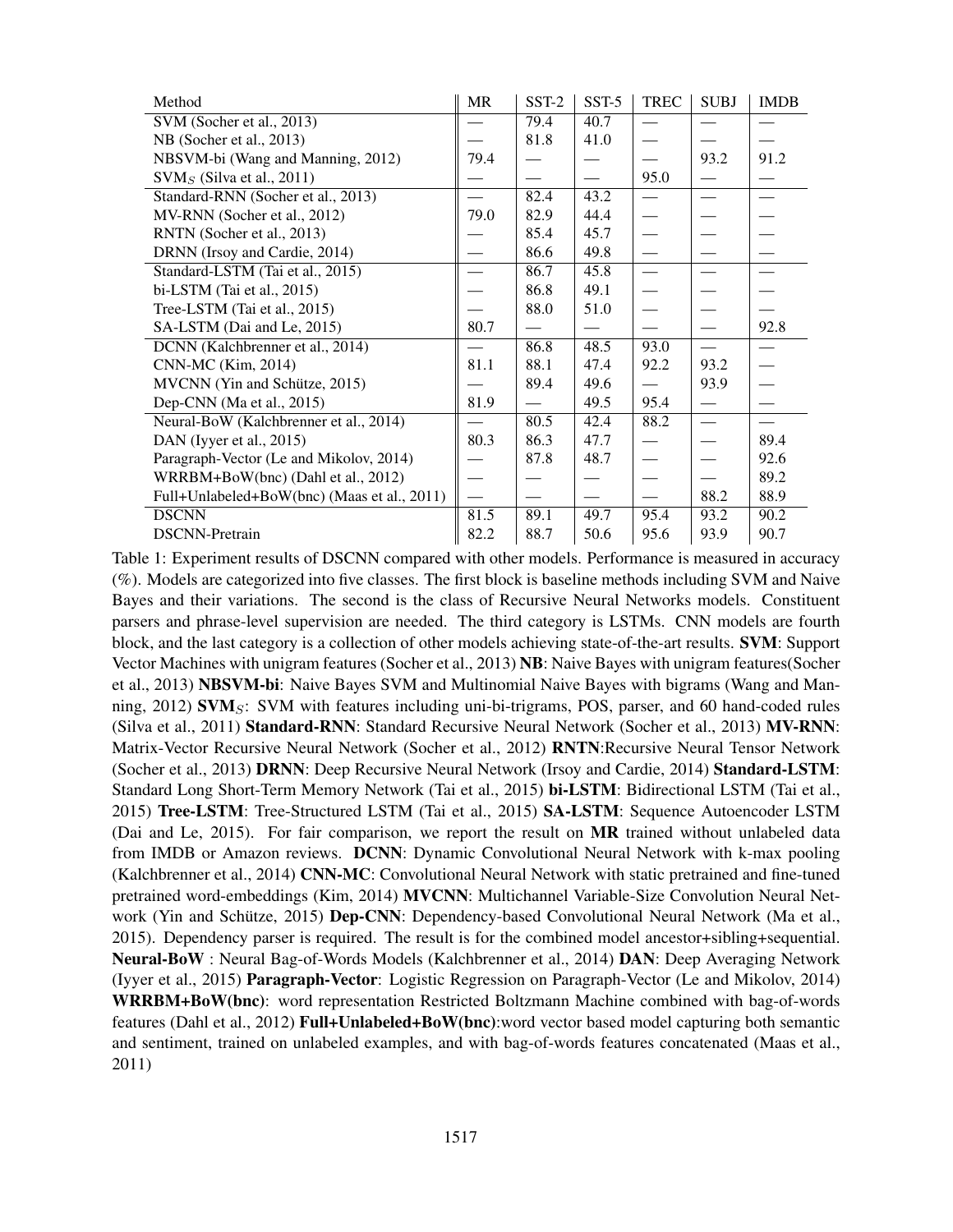by (Socher et al., 2013). The sentences are labeled in a fine-grained way (SST-5): {very negative, negative, neutral, positive, very positive}. The dataset has been split into 8,544 training, 1,101 validation, and 2,210 testing sentences. Without neutral sentences, SST can also be used in binary mode (SST-2), where the split is 6,920 training, 872 validation, and 1,821 testing.

Furthermore, we apply DSCNN on question type classification task on TREC dataset (Li and Roth, 2002), where sentences are questions in the following 6 classes: {abbreviation, entity, description, location, numeric}. The entire dataset consists of 5,452 training examples and 500 testing examples.

We also benchmark our system on the subjectivity classification dataset (SUBJ) released by (Pang and Lee, 2004). The dataset contains 5,000 subjective sentences and 5,000 objective sentences. We report 10-fold cross validation results as the baseline does.

For document-level dataset, we use Large Movie Review (IMDB) created by (Maas et al., 2011). There are 25,000 training and 25,000 testing examples with binary sentiment polarity labels, and 50,000 unlabeled examples. Different from Stanford Sentiment Treebank and Movie Review dataset, every example in this dataset has several sentences.

#### 5.2 Training Details and Implementation

We use two sets of 300-dimensional pre-trained embeddings, word2vec<sup>1</sup> and GloVe<sup>2</sup>, forming two channels for our network. For all datasets, we use 100 convolution filters each for window sizes of 3, 4, 5. Rectified Linear Units (ReLU) is chosen as the nonlinear function in the convolutional layer.

For regularization, before the softmax layers, we employ Dropout operation (Hinton et al., 2012) with dropout rate 0.5, and we do not perform any  $l_2$  constraints over the parameters. We use the gradientbased optimizer Adadelta (Zeiler, 2012) to minimize cross-entropy loss between the predicted and true distributions, and the training is early stopped when the accuracy on validation set starts to drop.

As for training cost, our system processes around 4000 tokens per second on a single GTX 670 GPU. As an example, this amounts to 1 minute per epoch

on the TREC dataset, converging within 50 epochs.

#### 5.3 Pretraining of LSTM

We experiment with two variants of parameter initialization of sentence level LSTMs. The first variant (DSCNN in Table 1) initializes the weight matrices in LSTMs as random orthogonal matrices. In the second variant (DSCNN-Pretrain in Table 1), we first train sequence autoencoders (Dai and Le, 2015) which read input sentences at the encoder and reconstruct the input at the decoder. We pretrain separately on each task based on the same train/valid/test splits. The pretrained encoders are used to be the start points of LSTM layers for later supervised classification tasks.



Figure 3: Number of sentences in TREC, and classification performances of DSCNN-Pretrain/Dep-CNN/CNN-MC as functions of dependency lengths. DSCNN and Dep-CNN clearly outperforms CNN-MC when the dependency length in the sentence grows.

#### 5.4 Results and Discussions

Table 1 reports the results of DSCNN on different datasets, demonstrating its effectiveness in comparison with other state-of-the-art methods.

## 5.4.1 Sentence Modeling

For sentence modeling tasks, DSCNN beats all baselines on MR and TREC, and achieves the same best result on SUBJ as MVCNN. In SST-2, DSCNN only reports a slightly lower accuracy than MVCNN. In MVCNN, however, the author uses more resources including five versions of word embeddings. For SST-5, DSCNN is second only to

<sup>1</sup> https://code.google.com/p/word2vec/

<sup>2</sup> http://nlp.stanford.edu/projects/glove/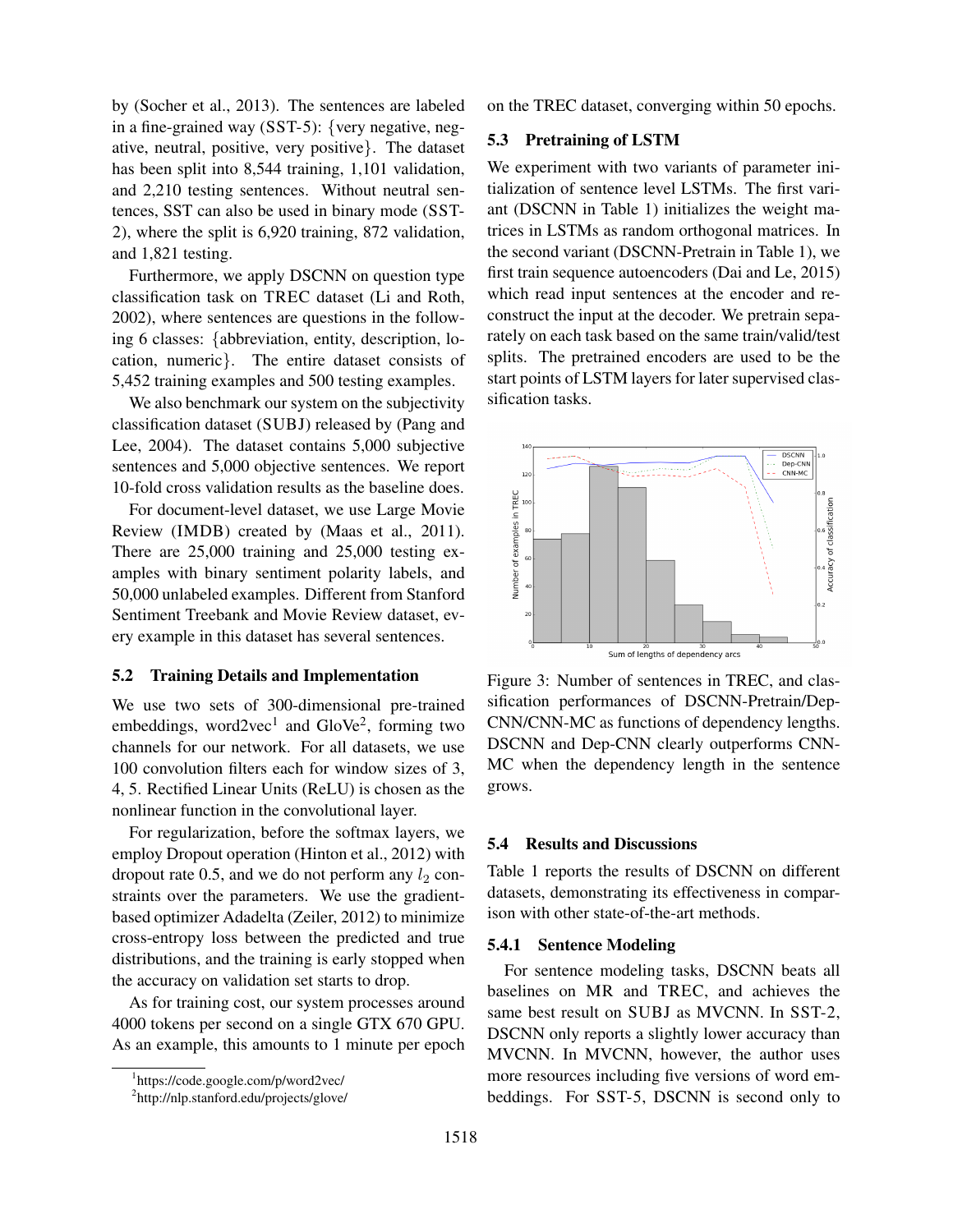

Figure 4: TREC examples that are misclassified by CNN-MC but correctly classified by DSCNN. For example, CNN-MC labels (a) as *entity* while the ground truth is *description*. Dependency Parsing is done by ClearNLP (Choi and Palmer, 2012).



Figure 5: TREC examples that are misclassified by DSCNN. For example, DSCNN labels (a) as *description* while the ground truth is *numeric*. Dependency Parsing is done by ClearNLP (Choi and Palmer, 2012).

Tree-LSTM, which nonetheless relies on parsers to build tree-structured neural models.

The benefit of DSCNN is illustrated by its consistently better results over the sequential CNN models including DCNN and CNN-MC. The superiority of DSCNN is mainly attributed to its ability to maintain long-term dependencies. Figure 3 depicts the correlation between the dependency length and the classification accuracy. While CNN-MC and DSCNN are similar when the sum of dependency arc lengths is below 15, DSCNN gains obvious advantages when dependency lengths grow for long and complex sentences. Dep-CNN is also more robust than CNN-MC, but it relies on the dependency parser and predefined patterns to model longer linguistic structures.

Figure 4 gives some examples where DSCNN makes correct predictions while CNN-MC fails. In the first example, CNN-MC classifies the question as *entity* due to its focus on the noun phrase "worn or outdated flags", while DSCNN captures the long dependency between "done with" and "flags", and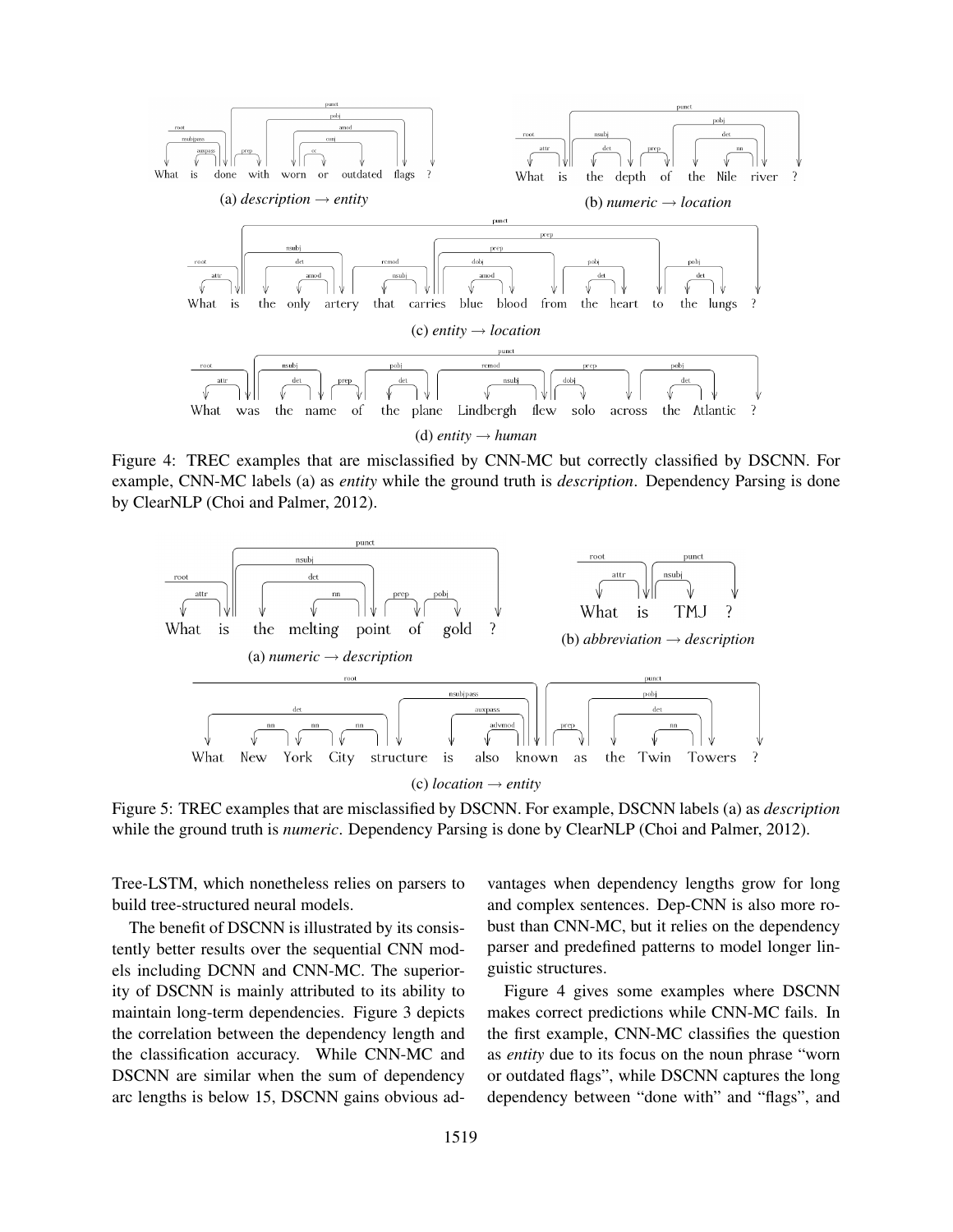assigns the correct label *description*. Similarly in the second case, due to "Nile", CNN-MC labels the question as *location*, while the dependency between "depth of" and "river" is ignored. As for the third example, the question involves a complicated and long attributive clause for the subject "artery". CNN-MC gets easily confused and predicts the type as *location* due to words "from" and "to", while DSCNN keeps correct. Finally, "Lindbergh" in the last example make CNN-MC bias to *human*.

We also sample some misclassified examples of DSCNN in Figure 5. Example (a) fails because the numeric meaning of "point" is not captured by the word embedding. Similarly, in the second example, the error is due to the out-of-vocabulary word "TMJ" and it is thus apparently difficult for DSCNN to figure out that it is an abbreviation. Example (c) is likely to be an ambiguous or mistaken annotation. The finding here agrees with the discussion in Dep-CNN work (Ma et al., 2015).

#### 5.4.2 Document Modeling

For document modeling, the result of DSCNN on IMDB against other baselines is listed on the last column of Table 1. Documents in IMDB consist of several sentences and thus very long: the average length is 241 tokens per document and the maximum length is 2526 words (Dai and Le, 2015). As a result, there is no result reported using CNN-based models due to prohibited computation time, and most previous works are unordered models including variations of bag-of-words.

DSCNN outperforms bag-of-words model (Maas et al., 2011), Deep Averaging Network (Iyyer et al., 2015), and word representation Restricted Boltzmann Machine model combined with bag-of-words features (Dahl et al., 2012). The key weakness of bag-of-words prevents those models from capturing long-term dependencies.

Besides, Paragraph Vector (Le and Mikolov, 2014) and SA-LSTM (Dai and Le, 2015) achieve better results than DSCNN. It is worth mentioning that both methods, as unsupervised learning algorithms, can gain much positive effects from unlabeled data (they are using 50,000 unlabeled examples in IMDB). For example in (Dai and Le, 2015), with additional data from Amazon reviews, the error rate of SA-LSTM on MR dataset drops by 3.6%.

# 6 Conclusion

In this work, we present DSCNN, Dependency Sensitive Convolutional Neural Networks for purpose of text modeling at both sentence and document levels. DSCNN captures long-term inter-sentence and intra-sentence dependencies by processing word vectors through layers of LSTM networks, and extracts features by convolutional operators for classification. Experiments show that DSCNN consistently outperforms traditional CNNs, and achieves state-of-the-art results on several sentiment analysis, question type classification and subjectivity classification datasets.

#### Acknowledgments

We thank anonymous reviewers for their constructive comments. This work was supported by a University of Michigan EECS department fellowship and NSF CAREER grant IIS-1453651.

### References

- Dzmitry Bahdanau, Kyunghyun Cho, and Yoshua Bengio. 2014. Neural machine translation by jointly learning to align and translate. *arXiv preprint arXiv:1409.0473*.
- Yoshua Bengio, Patrice Simard, and Paolo Frasconi. 1994. Learning long-term dependencies with gradient descent is difficult. *IEEE Transactions on Neural Networks*, 5(2):157–166.
- Yoshua Bengio, Rejean Ducharme, Pascal Vincent, and ´ Christian Janvin. 2003. A neural probabilistic language model. *The Journal of Machine Learning Research*, 3:1137–1155.
- Jinho D Choi and Martha Palmer. 2012. Guidelines for the clear style constituent to dependency conversion. Technical report, Technical Report 01-12, University of Colorado at Boulder.
- Ronan Collobert and Jason Weston. 2008. A unified architecture for natural language processing: Deep neural networks with multitask learning. In *Proceedings of ICML*, pages 160–167. ACM.
- George E Dahl, Ryan P Adams, and Hugo Larochelle. 2012. Training restricted boltzmann machines on word observations. *arXiv preprint arXiv:1202.5695*.
- Andrew M Dai and Quoc V Le. 2015. Semi-supervised sequence learning. *arXiv preprint arXiv:1511.01432*.
- Geoffrey E Hinton, Nitish Srivastava, Alex Krizhevsky, Ilya Sutskever, and Ruslan R Salakhutdinov. 2012.